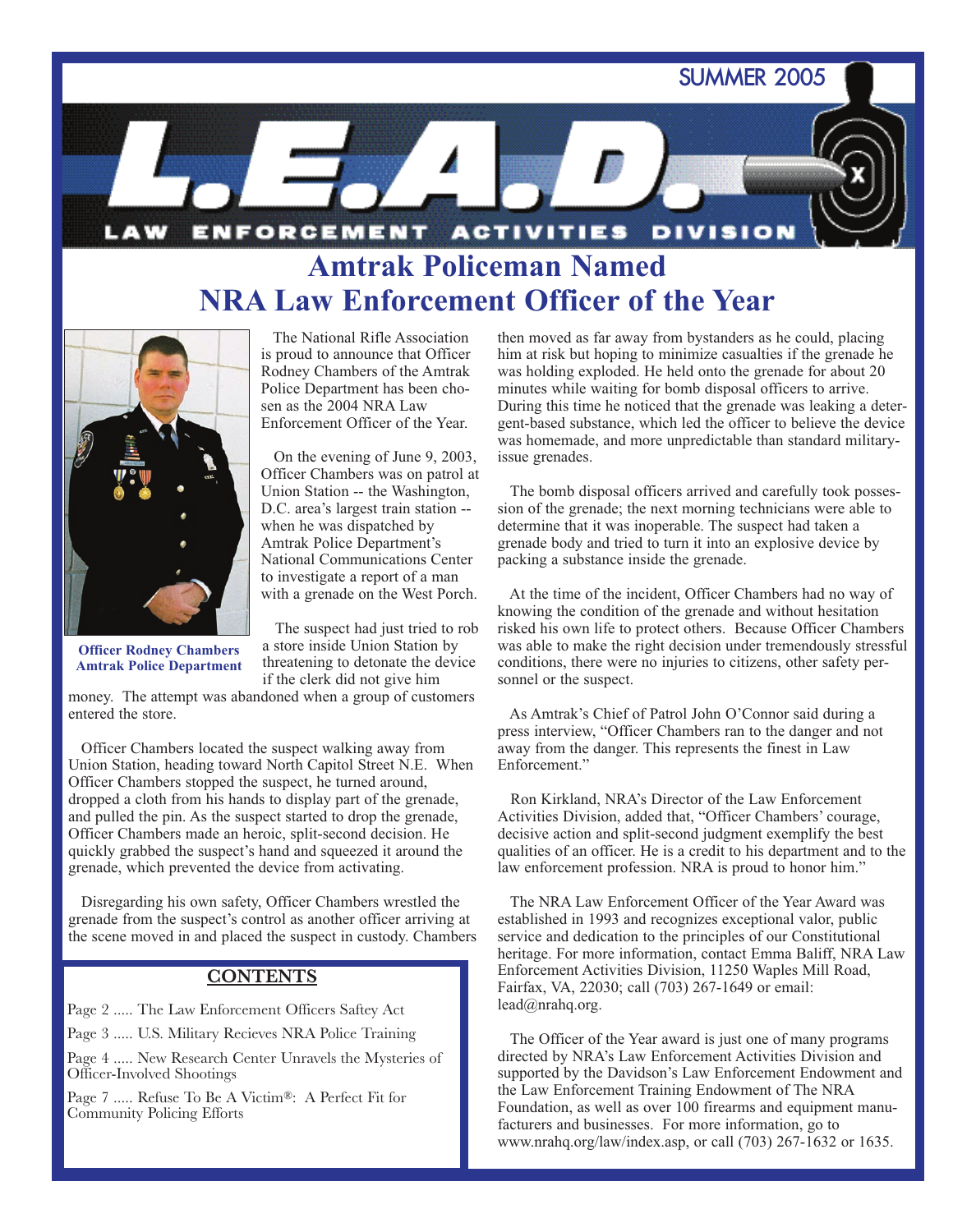# **H.R. 218 - The Law Enforcement Officers Safety Act of 2004** *When Is This Thing Going To Start Working?*

### **By Christopher A. Conte,**

**National Rifle Association/ Institute for Legislative Counsel**

The right to defend yourself and your family while off the job or out of your state reached a milestone with the passage of the Law Enforcement Officers Safety Act of 2004 ("LEOSA," commonly called HR 218, is codified at 18 U.S.C. 926B and 926C.) From signing to present, however officers have been asking, "When is this thing going to start working so I carry out of state safely?" For a variety of reasons there is no clear answer nor will there be for some time to come. This article is not a primer or explanation of the law. The goal is to give those who have already read the law an overview of why there are problems and outline some realistic solutions.



**False presumptions and politics are among the problems that keep LEOSA from working.** 

#### **Understanding the Politics is the Key to Understanding the Problems**

The initial idea was simple, "Why can't cops carry a gun anywhere in the U.S.?" Some, especially those opposing private gun ownership, came up with a lot of reasons. None of them were valid. The real problem for the opponents is that LEOSA, and the law it is paired with, the Firearm Owners Protection Act ("FOPA," 18 U.S.C. 926A) are federal preemptions of state and local law, not a license. Moreover, even active officers outside their jurisdiction are civilians.

For these "reasons" there were some that had to support the idea but wanted all the limits they could get. Two things in turn limited them. As a result the law as passed lacked adequate definitions as to scope, applicability and qualification -- for starters.

#### **The Three Biggest Problems:**

#### *"There's No There, There"*

LEOSA was written on the false presumption that every state ran its law enforcement operations like a federal bureaucracy. The administrative and support structures the law presupposed do not exist. Although some states have training and performance standards in most cases they are "suggested." In many more states, no statewide standards exist. The situation is further complicated by the fact that approximately 85% of all sworn officers are attached to departments of 20 or fewer. LEOSA was not built for any of this.

#### *"You Ain't from Around Here, Are You?*

The biggest mistakes administrators and politicians make are focusing on how to regulate their own people and over reading what the law requires. Until the police know what it takes to make an arrest under local laws and in compliance with LEOSA they cannot make the necessary modifications to existing enforcement standards. Turn this around then to see the real picture -- what good are your department's standards as imposed on you if they are not recognized the next county or state over? **2**

#### *"Your Papers Please"*

There is no central registry of who is or is not a law enforcement officer, let alone a "qualified law enforcement officer" or a "qualified retired law enforcement officer" under LEOSA. You cannot verify law enforcement credentials without impeding the person claiming the protection. Such delay, if not tied to other grounds to detain, could be considered a violation of the preemption.

#### *Answer -- K.I.S.S.: Keep It Simple Sir*

Uniform application, predictability and reliability require uniform standards. For LEOSA to work the answers must be simple, obvious and cheap. If standards are going to cost money they will not happen uniformly and will not be predictable or reliable. The first thing that is needed is a clear and simple prosecutorial policy set in coordination with law enforcement. Easy enough on paper but not how policy is normally developed.

There is another reason to do it this way -- cover. On the enforcement end, what is the downside of taking the "bust 'em all, let the courts sort them out" approach some jurisdictions have used in the past with FOPA? Simply this -- you could become the direct, personal and uninsured target of a civil rights suit.

#### **The Inability to Verify Law Enforcement Status**

If you are presented with what appear to be legitimate law enforcement credentials you do what you would always do - run their driver's license. If you have reason to take them into custody for any reason other than possession of a gun you do what you would always do -- verify that the driver's license and any other identification is legitimately issued.

#### "Qualification"

The law states that retired officers must meet active duty qualifications, but active duty officers must only meet state or department standards, "if any." Retired officers must, however, have proof of annual qualification. Qualification is not training, nor must it be testing. Qualification properly includes certification of lawful compliance.

*Continued on page 8*

## **About the Author**

Christopher A. Conte has served as Legislative Counsel for the National Rifle Association's Institute for Legislative Action since June 2000. Before joining NRA, Mr. Conte was in private trial practice for eleven years where among other matters he represented individual officers in civil, criminal and administrative matters, usually involving firearms issues.

He is currently admitted to practice in CT, MD, and the District of Columbia. As Legislative Counsel, Mr. Conte develops NRA litigation strategy in defense of the Second Amendment and advises state and federal lobbyists on matters of policy and legislative construction and interpretation.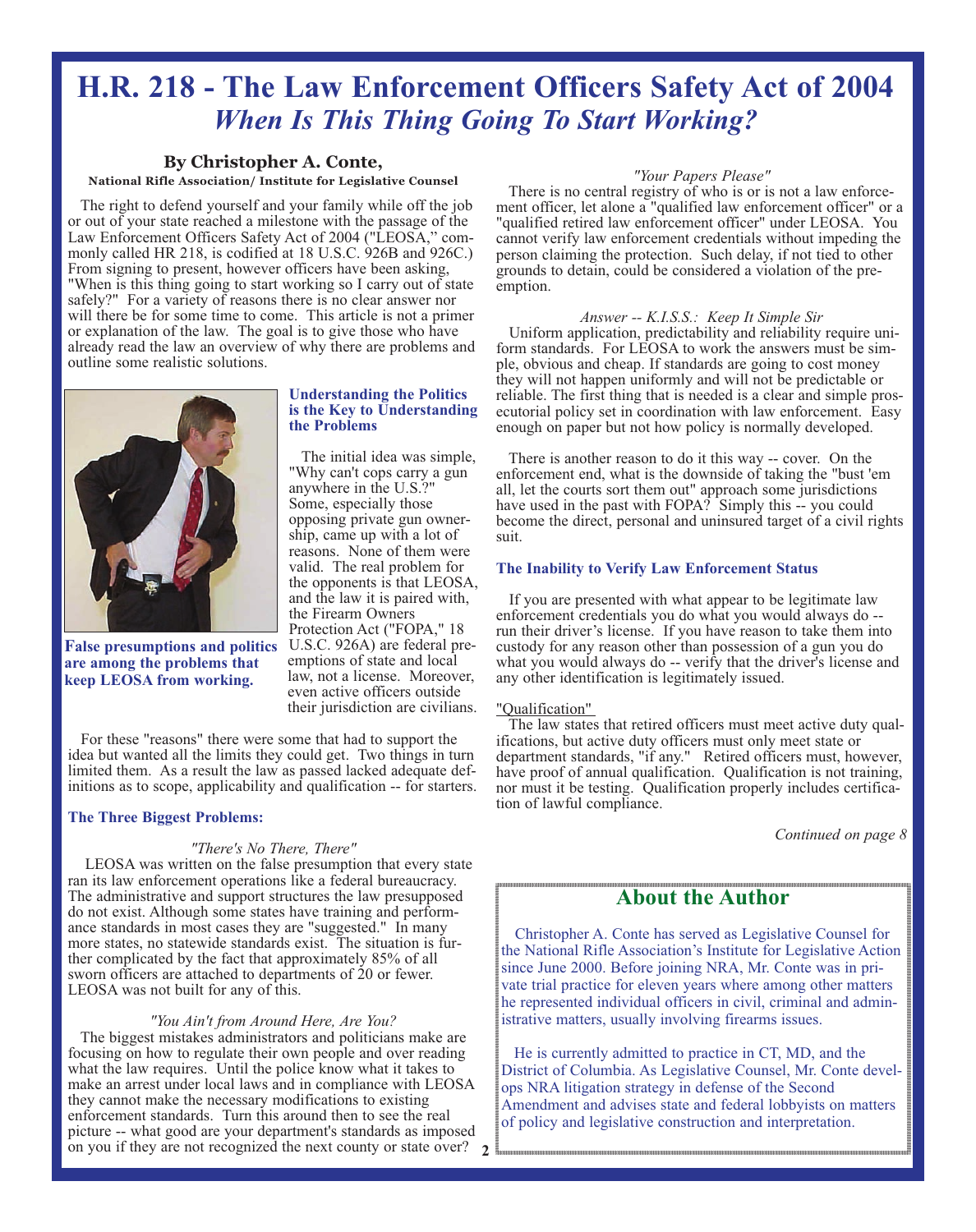# **U.S. Military Receives NRA Police Training**

#### **By Jorge Amselle**

The traditional job of the U.S. military has been changing dramatically since the end of the cold war, and the pace of change has only accelerated with the war on terrorism. Starting with peacekeeping, the duties assigned to American soldiers began to place them more frequently in contact with civilian populations and take on assignments more closely related to police work than warfare. This change has only become more pronounced today since soldiers must deal with insurgents who wear civilian clothing and mix with civilian populations.

NRA Law Enforcement Firearm Instructor Development Schools develop and enhance both instructor skills and firearm handling skills of all students so they can effectively teach their officers to win lethal encounters. The curriculum is designed to prepare students to develop and conduct safe, effective, realitybased and agency-related firearm training. All classes and range exercises are conducted at the instructor level, with students conducting many of the range exercises to gain experience. Students are exposed to a wide variety of shooting techniques, training methods, and tactical philosophies, which allows them to choose what best serves their students.

It is hardly surprising then that the military is seeking out law enforcement training for its men and women, and no one trains more police instructors than the National Rifle Association's Law Enforcement Activities Division (LEAD). "Almost 2,000 public and private law enforcement and military instructors received NRA firearms training in 2004 alone," according to Ron Kirkland, Director of LEAD. Since 1960, LEAD has trained over 50,000 Law Enforcement Firearm Instructors, and



**contact with civilians, has prompted them to seek traditional law enforcement training through the NRA.**

It was this focus on reality-based training and the reputation of NRA law enforcement schools that resulted in Adjunct Instructor Terry Bryson conducting two instructor courses in Afghanistan for U.S. State Department personnel. "The classes came about because the other instructors found out that I was an Adjunct for the NRA and they were very interested in becoming NRA certified, which is highly regarded in law enforcement circles," said Bryson.

"One of the many benefits of NRA training is that we provide instruction on movement drills such as pivots and turns, firing on the move, and lateral movement. Officers should know that their feet are not nailed down," he added.

over 12,000 NRA Certified Instructors are currently training police officers nationwide.

"NRA Instructors have provided training to all branches of the military but particularly to the Marine Corp in Camp Pendleton and Camp Lejuene as well as the Navy. In fact we have a class scheduled for Navy personnel stationed in Guantanamo Bay, Cuba," said Glen Hoyer, NRA's Law Enforcement Training Manager. "We have also trained U.S. State Department personnel based in Afghanistan."

Gunner's Mate 2nd Class Petty Officer Byron D. Brinkley is currently based at the U.S. Naval Station in Guantanamo Bay, Cuba, and arranged for NRA to teach an instructor course there.

"I chose NRA police training because we as military instructors these days have to be diverse. One day I will be shooting 9MM and shotgun with base security, and the next day I will be out with the Coast Guard shooting .50 cal. and M60s. I believe that this training will help our unit **Petty Officer Byron Brinkley sought out NRA** nificantly," he said.



and the Joint Task Force attached here sig-**law enforcement training for his unit in Guantanamo Bay.**

Each of the seven Instructor Development Schools consists of a minimum of 44 contact hours of training over a five-day period. The schools consist of the following disciplines: Handgun; Handgun/Shotgun; Tactical Shotgun; Patrol Rifle; Select-Fire; Precision Rifle; and soon to be added, Tactical Shooting Instructor.

According to Hoyer, other branches of the U.S. military have expressed interest in NRA Law Enforcement training, including

> the Air Force. "NRA's Law Enforcement Activities Division remains committed to serving the training needs of America's military and law enforcement community, and we look forward to our continuing partnership with those on the front lines of America's war on terror, both at home and abroad," said Hoyer.

To learn more about NRA law enforcement training, please contact the Law Enforcement Activities Division at (703) 267-1640 or e-mail at: LEAD@nrahq.org, or visit online at http://www.nrahq.org/law/training/training.asp.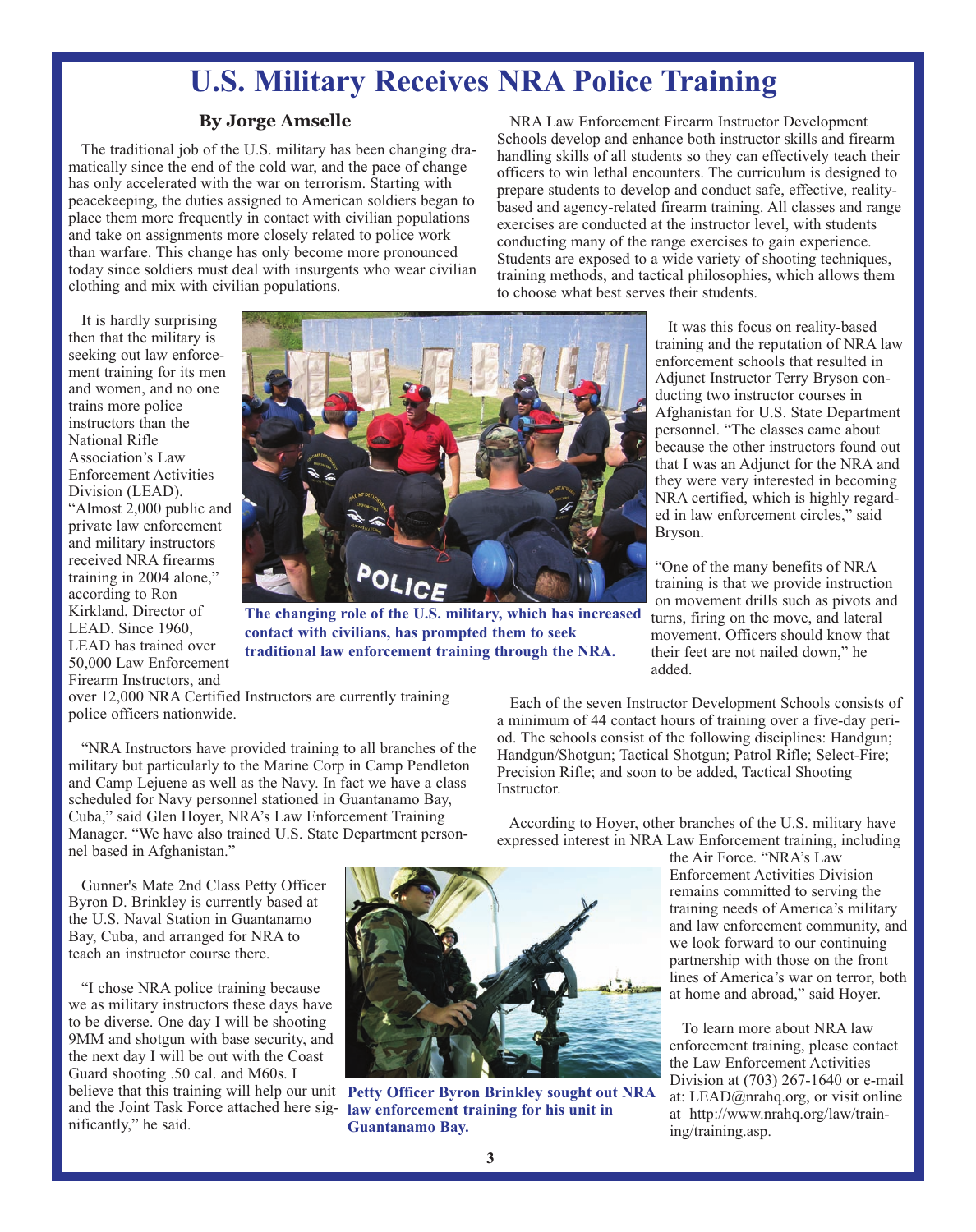# **New Research Center Unravels the Mysteries of Officer-Involved Shootings**

**4**

### **By Charles Remsberg**



As an officer and a trainer you know how fast media distortion and public misconceptions about the use of deadly force can turn a legitimate shooting by police into a vortex of controversy.

As emotions flare, some questions may seem almost impossible to answer credibly. Like:

• How can an officer claim he was facing a direct, immediate threat when the

suspect ended up shot in the back?

• Why did officers continue to fire rounds even after the offender went down and the alleged threat was neutralized?

• How can a round fired by an officer be an "unintentional discharge" when police are trained to keep their finger off the trigger until they intend to shoot?

Now you have a valuable new resource for scientifically based information about the dynamics of lethal encounters that not only can take the mystery and inflammatory accusations out of high-profile shootings but also can help you make your law enforcement training more realistic and effective.

The Force Science® Research Center, launched a few months ago at Minnesota State University-Mankato, is exploring a wide array of nettlesome issues related to police use of force, and is achieving some groundbreaking discoveries.

"Our goal is to document what really happens in terms of time and motion when an officer and an assailant clash in life-threatening conflict," explains the executive director, Dr. Bill Lewinski, a prominent specialist in police psychology and behavior. "And what actually happens, compared to what people think happens, is often very surprising."

Although Lewinski stresses that the FSRC maintains strict scientific neutrality in its research, many of its findings are ending up aiding officers who make good-faith decisions in controversial use-of-force situations. For instance:

**Back shots**. Analyzing repeated time-coded, video-taped experiments with multiple officers and subjects, Lewinski and his team have documented that a suspect can go from a threatening, frontal stance to running away in as little as .14 second. That's half the time it took the fastest officer in these studies to react to a cue to stop shooting. Thus an officer can decide to shoot when the suspect is an immediate threat and by the time the round impacts, the offender has turned—moving so fast that the officer can't stop the shot or even comprehend that the turn has taken place.

**"Extra" shots**. Once the average officer who is firing to save his life perceives a stimulus to stop shooting, it takes him an

absolute minimum of .3 to .6 second to process that information and stop firing, Lewinski's research shows. During that lag time, he's likely to make an additional two or three trigger pulls. Thus, what may look like deliberate "overkill" is really an unavoidable mind-body reaction.

**Unintentional shots.** Research currently underway has established preliminarily that despite training to avoid unintentional discharges, officers under high stress may still allow their finger to creep inside the trigger guard, without being aware they are doing so. Once there, the trigger can be pulled as an unavoidable reaction to being startled or knocked off balance or even to suddenly gripping something firmly with the opposite hand.

Other studies from FSRC challenge the conventional wisdom about using shell casing ejection patterns to establish the position of a shooter, the advisability of waiting until a threatening weapon is visible before reacting with deadly force, an officer's capability of remembering details of life-threatening events, and the true value of certain popular "survival" tactics in reducing lag time.

Articles detailing these findings can be found in the Force Science News Archives, on the Web at www.forcesciencenews.com. Additional articles of interest may be found in the Publications/Articles section of the Force Science Research Center Web site: www.forcescience.org. [The following direct link to these articles may also be used: http://www.forcescience.org/articles/index.html]. You will also find a Force Science Research Center column on the PoliceOne Web site at: www.policeone.com

Recently FSRC was given the first production model of the new MILO Range use-of-force simulation system by the manufacturer, IES Interactive Training of Littleton, CO. This latest and most sophisticated simulation equipment will allow unique explorations of new research topics, including officer perceptions in low-light level, how "contextual cues" affect decision

*Continued on page 8* 

### **About the Author**

Chuck Remsberg co-founded Calibre Press, Inc., the original Street Survival Seminar and the Street Survival Newsline, authored three of the best-selling law enforcement training textbooks, and helped produce numerous award-winning training videos.

His nearly three decades of work earned him the prestigious O.W. Wilson Award for outstanding contributions to law enforcement and the American Police Hall of Fame Honor Award for distinguished achievement in public service.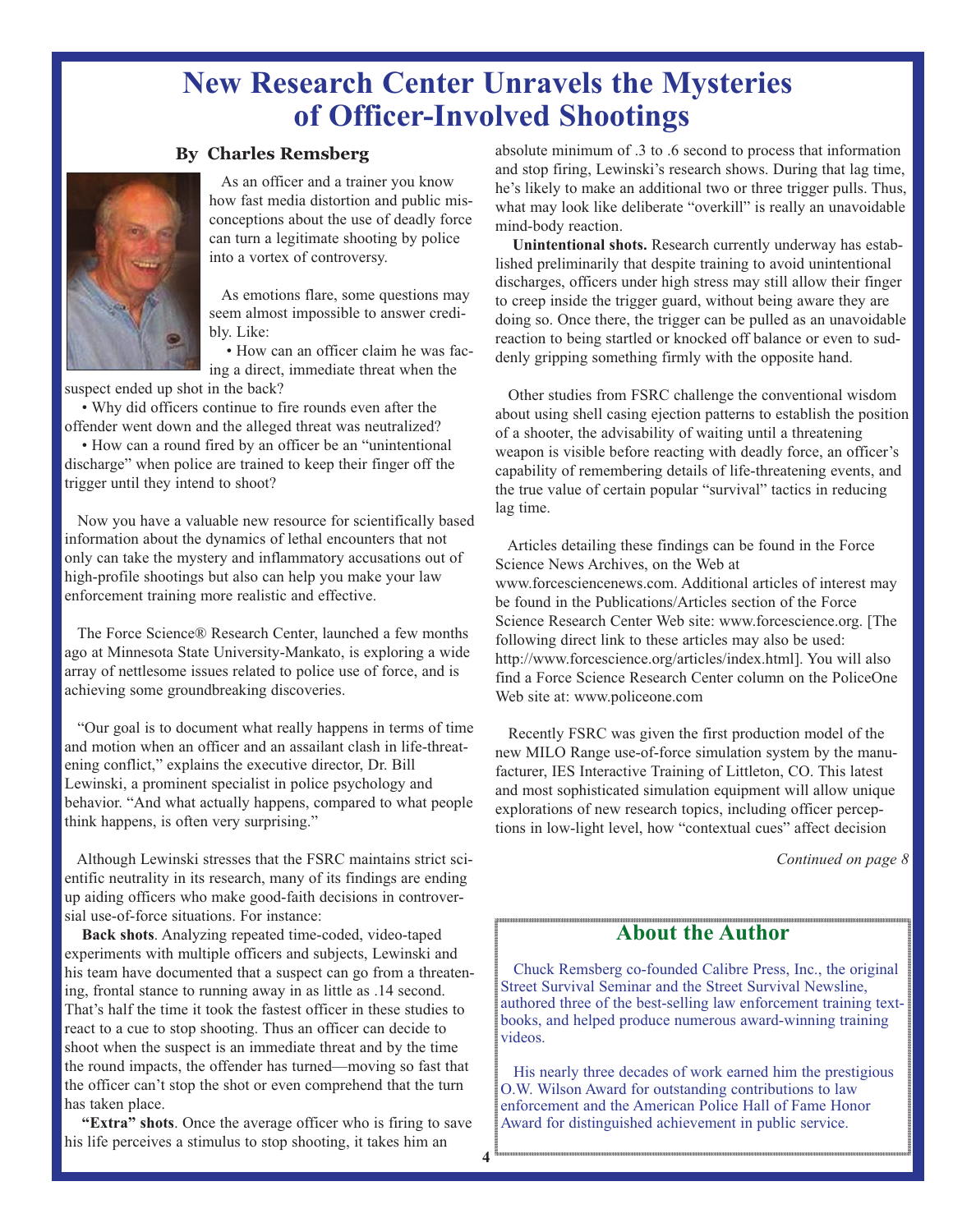# **2005 NRA Law Enforcement Firearm Instructor Development Schools**

**Apply online**: www.nrahq.org/law/training/instructorschools.asp **· Call**: (703) 267-1640 **Email**: LEAD@nrahq.org

Range Fee, if any, is payable to some hosting agencies, amount varies. *NRA Tuition = \$495*

# **Schools are being added for 2005!**

*Check our Web site often for updated training schedule & course descriptions.*

*www.nrahq.org/law*

#### **HANDGUN-SHOTGUN INSTRUCTOR**

| April 18-22       | Topeka, KS - FULL                         |
|-------------------|-------------------------------------------|
| April 25-29       | Pearl, MS <sup>4</sup>                    |
| April 25-29       | Memphis, TN                               |
| May $2-6$         | Tuscaloosa, AL                            |
| May 2-6           | Pittsburgh, PA - FULL                     |
| May $2-6$         | Cibolo, TX (near San Antonio)             |
| June 6-10         | Trinidad, CO                              |
| June $6-10$       | Garden City, KS                           |
| June $6-10$       | Allentown, PA (near Phila.) – <b>FULL</b> |
| June 13-17        | Allentown, PA (near Phila.) – FULL        |
| June 20-24        | Bloomington, IL                           |
| June 27-Jul 1     | Elizabethtown, KY                         |
| July 11-15        | Muscle Shoals, AL                         |
| July 11-15        | Panama City, FL                           |
| July 18-22        | Vancouver, WA                             |
| <b>July 25-29</b> | Trinidad, CO                              |
| Aug $1-5$         | Jonesboro, GA                             |
| Aug 15-19         | Vancouver, WA                             |
| Sept 12-16        | York, PA                                  |
| Oct 10-14         | Las Vegas, NV 3                           |
| Oct 17-21         | Evansville, IN                            |
| Oct 17-21         | St. Charles, MO                           |
| Oct 24-28         | Carville, LA (LSU)                        |
| Nov 7-11          | Pearl, MS <sup>4</sup>                    |
| March 6-10 2006   | Tupelo, MS                                |

#### **HANDGUN INSTRUCTOR**

| May 23-27  | Baxter, MN                          |
|------------|-------------------------------------|
| May 23-27  | Gulfport, MS                        |
| June 20-24 | Panama City, FL                     |
| July 11-15 | Castle Rock, $CO2$ (public LE only) |
| Oct 24-28  | Lusby, MD                           |
|            |                                     |

#### **TACTICAL SHOTGUN INSTRUCTOR**

| June 13-17 | Morgantown, WV |
|------------|----------------|
| July 18-22 | Gulfport, MS   |
| Sept 26-30 | Burden, KS     |
| Oct 10-14  | Tuscaloosa, AL |

#### **PATROL RIFLE INSTRUCTOR**

| April 11-15 | Beaver Falls, PA (near Pgh.) |
|-------------|------------------------------|
| April 11-15 | Modesto, CA                  |
| April 18-22 | Athens, AL                   |
| April 18-22 | Cañon City, CO - FULL        |

| May 2-6      | Dallas-Ft Worth, TX                   |
|--------------|---------------------------------------|
| May 16-20    | Gilford, NH                           |
| May 16-20    | Jackson, NJ (public LE only)          |
| June 6-10    | Duluth, MN                            |
| June 13-17   | Riverton, UT                          |
| July 11-15   | Allentown, PA (near Phila.)           |
| July 18-22   | Castle Rock, CO $^2$ (public LE only) |
| July 25-29   | Topeka, KS                            |
| Aug 15-19    | Castle Rock, CO $2$ (public LE only)  |
| Aug 15-19    | Newberry, SC                          |
| Aug 22-26    | Elizabethtown, KY                     |
| Sept 19-23   | Allentown, PA (near Phila.)           |
| Oct 17-21    | Pearl, MS <sup>4</sup>                |
| Oct 17-21    | Pittsburgh, PA                        |
| Oct 17-21    | Panama City, FL                       |
| Oct 31-Nov 4 | Las Vegas, NV $^3$                    |
| Oct 31-Nov 4 | Lusby, MD                             |
| Nov 7-11     | St. Charles, MO                       |
| Nov 7-11     | Gulfport, MS                          |
| Dec 12-16    | Abilene, TX                           |

#### **PRECISION RIFLE INSTRUCTOR**

| May 9-13   | Pearl, MS $4$                |
|------------|------------------------------|
| May 23-27  | Jackson, NJ (public LE only) |
| June 13-17 | Cañon City, CO               |
| Oct 3-7    | Burden, KS                   |
| Oct 24-28  | Evansville, IN               |
| Nov 14-18  | Las Vegas, NV $3$            |
|            |                              |

#### **SELECT-FIRE INSTRUCTOR**

| Aug $8-12$  | Beckley, WV                           |
|-------------|---------------------------------------|
| Aug $15-19$ | Kennedy Space Center, FL              |
| Sept 12-16  | Castle Rock, CO $^2$ (public LE only) |
| Sept 19-23  | Gulfport, MS                          |

#### To enroll in footnoted Instructor Schools, call:

- 1. Baton Rouge, LA Charles Baxley (225) 319-2900
- 2. Castle Rock, CO Audra (303) 660-7593
- 3. Las Vegas, NV Vern Zuleger (702) 229-4291
- 4. Pearl, MS Beverly (601) 933-2107

# **NRA NAT'L POLICE SHOOTING CHAMPIONSHIPS (NPSC)**

**September 12-15, 2005 Jackson, Mississippi**

**For info, call or email:** 

(703) 267-1635 · snutter@nrahq.org www.nrahq.org/law/competitions/npsc/npsc.asp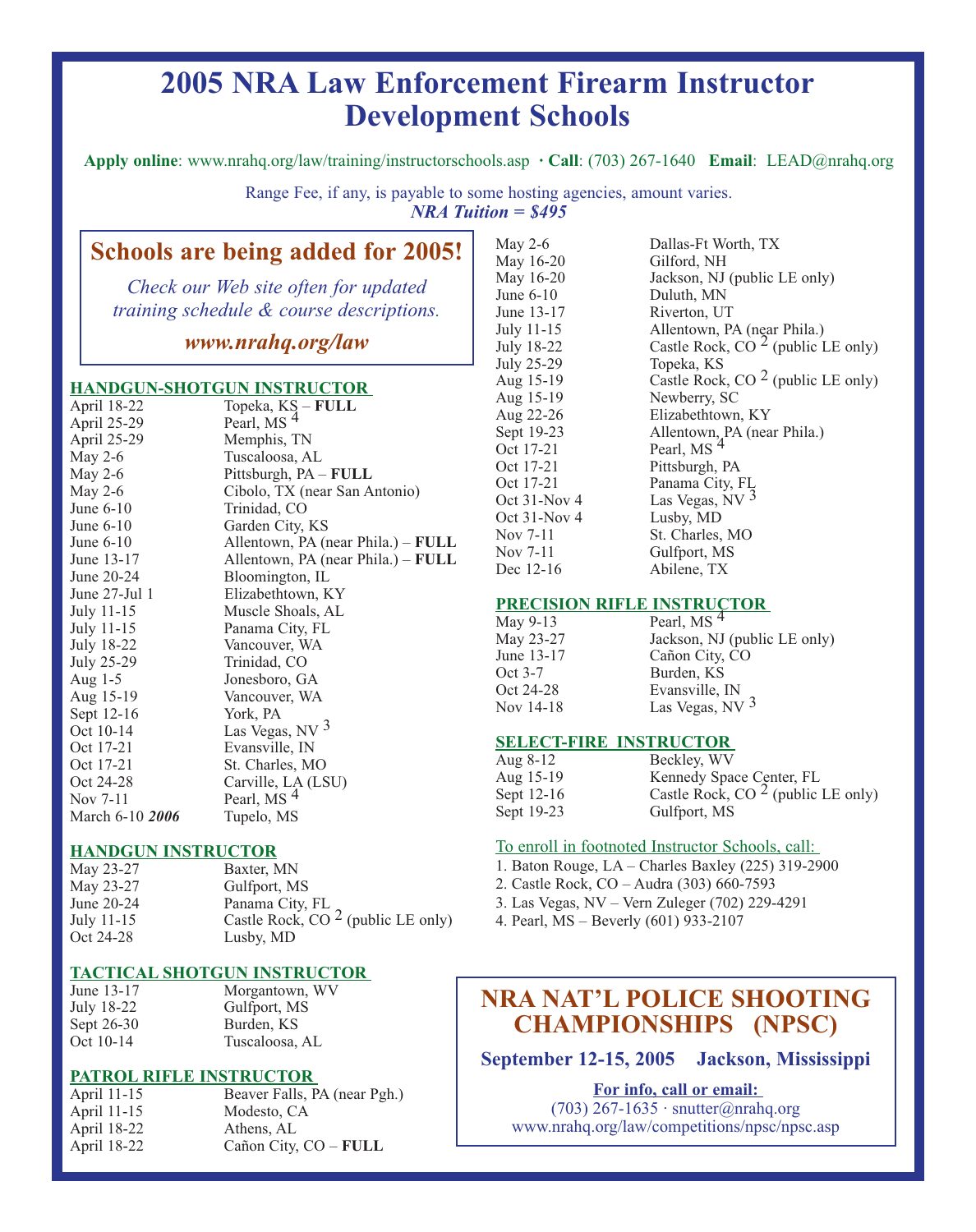# **NRA To Provide Training at IALEFI**

Plan now to attend the International Association of Law Enforcement Firearm Instructors (IALEFI), 25th anniversary Annual Training Conference, (ATC), being held in Reno, Nevada, June 19 – 24, 2005. As always, there will be five days of classroom training and three days of range training presented by some the finest firearm trainers in the world.

The NRA's Law Enforcement Activities Division will have a table in the exhibitor's hall to provide current information and answer questions.

Our staff will also be providing multiple tracks of training at this year's conference. In addition, the NRA's Range Development Division will be presenting a special track of training on "Maintaining Safety & Health During Firearm Training Activities." For more details on this year's ATC, or to join IALEFI, go to their Web site at http://www.ialefi.com.

# **Refuse To Be A Victim®: A Perfect Fit for Community Policing Efforts**

### **By Stephanie L. G. Henson,**

#### **Manager, NRA Women's Programs Department**

In the early 1990s, the NRA received requests from women who wanted crime prevention and personal safety information. Since one of the Association's goals, as cited in Article II of its

bylaws, is "To promote public safety, law and order and the national defense," the development of such a program was a natural fit.

Launched in 1993, Refuse To Be A Victim $^{\circledR}$  included information about a wide variety of crime prevention and personal safety strategies and devices covering automobile, home, personal and travel security. During three-hour seminars, members of community groups, educational institutions, associations and corporations heard positive and negative aspects of each strategy or device. They were then able to select those

they wished to integrate into their daily lives and to create a personalized safety strategy.

In 1997, NRA's Board of Directors voted to make the program co-ed in recognition of the program's relevance to both men and women. Initially, the program was only taught by, and offered to, women. Today, both men and women are certified instructors and seminar participants.

Refuse To Be A Victim® has changed as crime has changed. Most of the subjects taught in the 1993 seminars are still being taught today, but the material has been updated and enhanced. The advent of crimes such as identity theft, and increased Internet scams led to expansion to help people avoid identity theft and cyber crime as well.

The creation of specialized modules – designed for senior citizens and persons with physical disabilities, children and the workplace – has provided instructors with the means to customize presentations.

Refuse To Be A Victim<sup>®</sup> is also very popular with law enforcement agencies and crime prevention groups. While certified instructors come from all walks of life, more than 28% are law enforcement officers. Numerous departments have had offi-



**More than 28 percent of Refuse To Be A Victim instructors come from the law enforcement community.**

**7**

which has incorporated it into its training schedule for crime prevention officers. Patrick Harris, Executive Director of the VCPA, said, "This course is a valuable tool that helps crime prevention officers show people how they can control their crime risks at home,

cers certified by NRA to conduct seminars as part of their community policing initiatives. Many other organizations endorse it, such as the Virginia Crime Prevention Association (VCPA),

> work and while traveling, by removing the opportunities that lead to crime."

Refuse To Be A Victim<sup>®</sup> is continuing to evolve. To accommodate the demand for certified instructors nationwide, the program's volunteer hierarchy is being revised. For the first time, senior regional counselors will be trained. These dedicated volunteers will now train regional counselors. (Up to this point, staff conducted regional counselor training.) This move is expected to increase the

number of regional counselors nationwide, and since regional counselors train certified instructors, it is expected to increase the number of certified instructors nationwide as well.

Refuse To Be A Victim® has touched thousands of people nationwide. Its common-sense approach to crime prevention and personal safety is easy to understand and implement. If you would like to help make a difference in your community by becoming a certified instructor, call (800) 8611166, email refuse@nrahq.org, or visit www.nrahq.org/rtbav/instructor.asp.

#### *Would You Like to Become A Refuse To Be A Victim® Certified Instructor?*

Officers interested in becoming certified instructors first need to complete a written application which assesses professional, educational and community service experience; public speaking experience; motivation for pursuing certification; and plans for bringing the program to their communities. Successful applicants typically exhibit the following qualities -- professionalism, good public speaking skills, self-motivation, an interest in maintaining the program's high standards and a desire to help others.

Officers who plan to conduct seminars as part of their official duties are eligible for a discounted instructor development workshop tuition rate. Such officers are also eligible to receive limited amounts of program material free of charge.